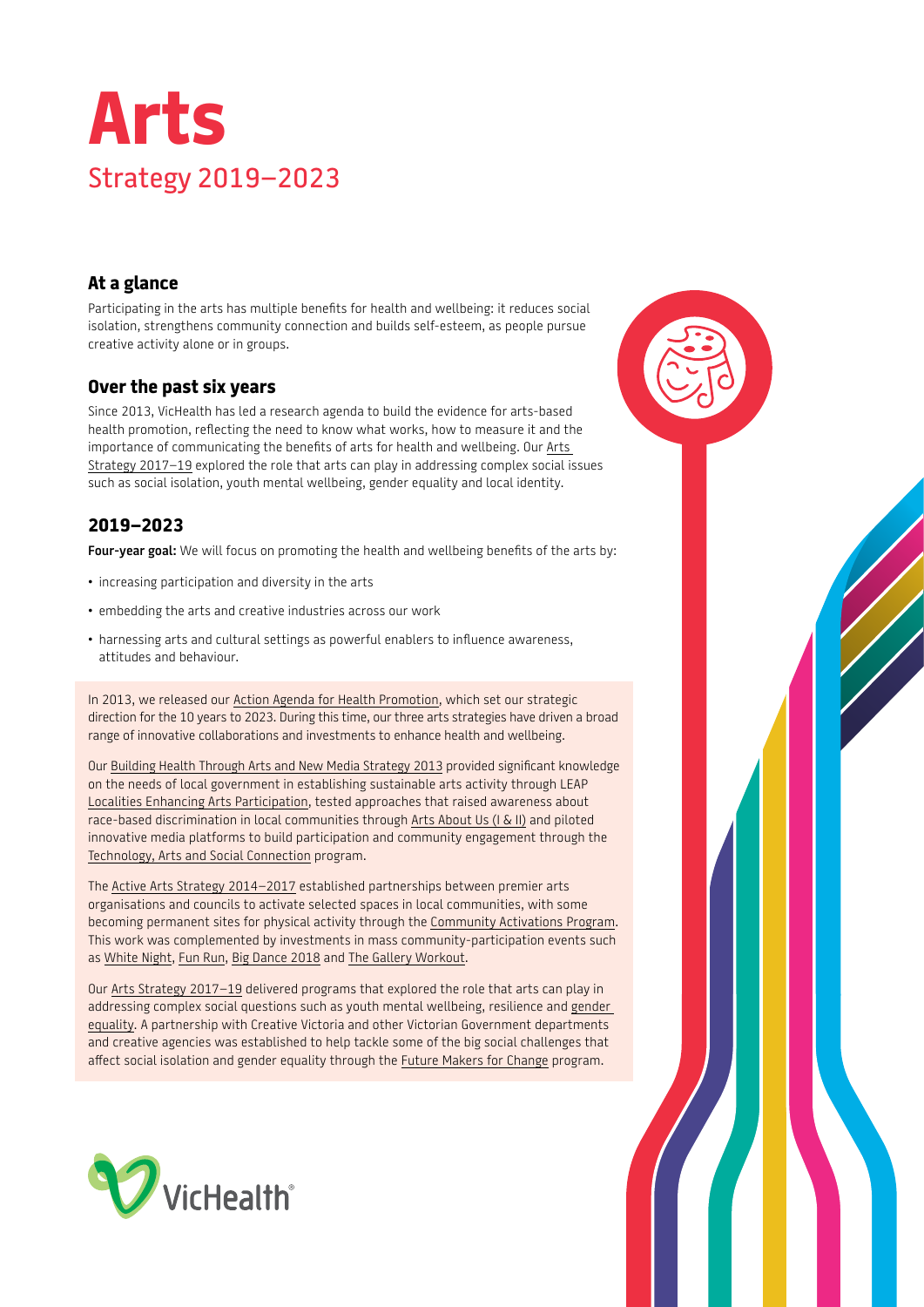#### **FOCUS AREA**

### **Increasing participation and diversity in the arts**

# **What we aim to achieve**

While we seek to improve the health of all Victorians, engaging hard-to-reach audiences who have poorer physical and mental health than the general population is critical to creating greater opportunity for health, wellbeing and fairness in health outcomes. Research shows that the more people participate in the arts in their everyday lives, the better their health outcomes (Davies et al. 2016).

Over the next four years, we will:

- strengthen our collaboration with local government, research partners and the arts sector to increase access for everyone to everyday creativity and its health benefits
- build the capacity of arts organisations and local government to co-create activity with marginalised communities.

#### **What will success look like?**

Strong partnerships with a range of organisations to increase access to everyday creativity.

More co-creation opportunities for arts organisations and local government to provide marginalised communities with access to arts activities with health benefits.

#### **FOCUS AREA**

**Embedding the arts and creative industries across our work**

There is clear evidence that the arts have a range of benefits for health and wellbeing (Australian Government 2014).

Evidence for the strong interrelationship between participation in the arts and positive individual and community health outcomes continues to evolve through our new focus on aligning arts investment with our five strategic imperatives: alcohol, healthy eating, mental wellbeing, physical activity and tobacco.

Through the arts, we aim to improve population health and reduce health inequities by promoting healthy lifestyles, discussing sensitive health issues, communicating healthrelated concerns and increasing health literacy. Over the next four years, we will:

- review and publish evidence of the contribution that the arts, cultural activities, environments and creative industries make in addressing diverse health issues
- support new partnerships with arts organisations and sectors that involve the public in solutions to prevent harm from mental health conditions, gender inequality, alcohol, physical inactivity, tobacco and unhealthy eating.

#### **What will success look like?**

Dissemination of the evidence that arts-related activities can help to address a range of health issues.

Encourage new and diverse partnerships that encourage the public and stakeholders to address health issues.

#### **FOCUS AREA**

**Harnessing arts and cultural settings as powerful enablers to influence awareness, attitudes and behaviours**

The arts and cultural settings are important environments that can support a range of preventive health strategies. In the next four years, we will:

- collaborate with local government, the arts, and cultural settings to influence and embed policy and practice to provide healthier food and drink options and environments
- design and test programs that help create healthier arts and cultural environments.

#### **What will success look like?**

Healthier food and drink options and environments in more local government, arts and cultural organisations.

Successful trials and new evidence of what makes for healthier arts and cultural environments.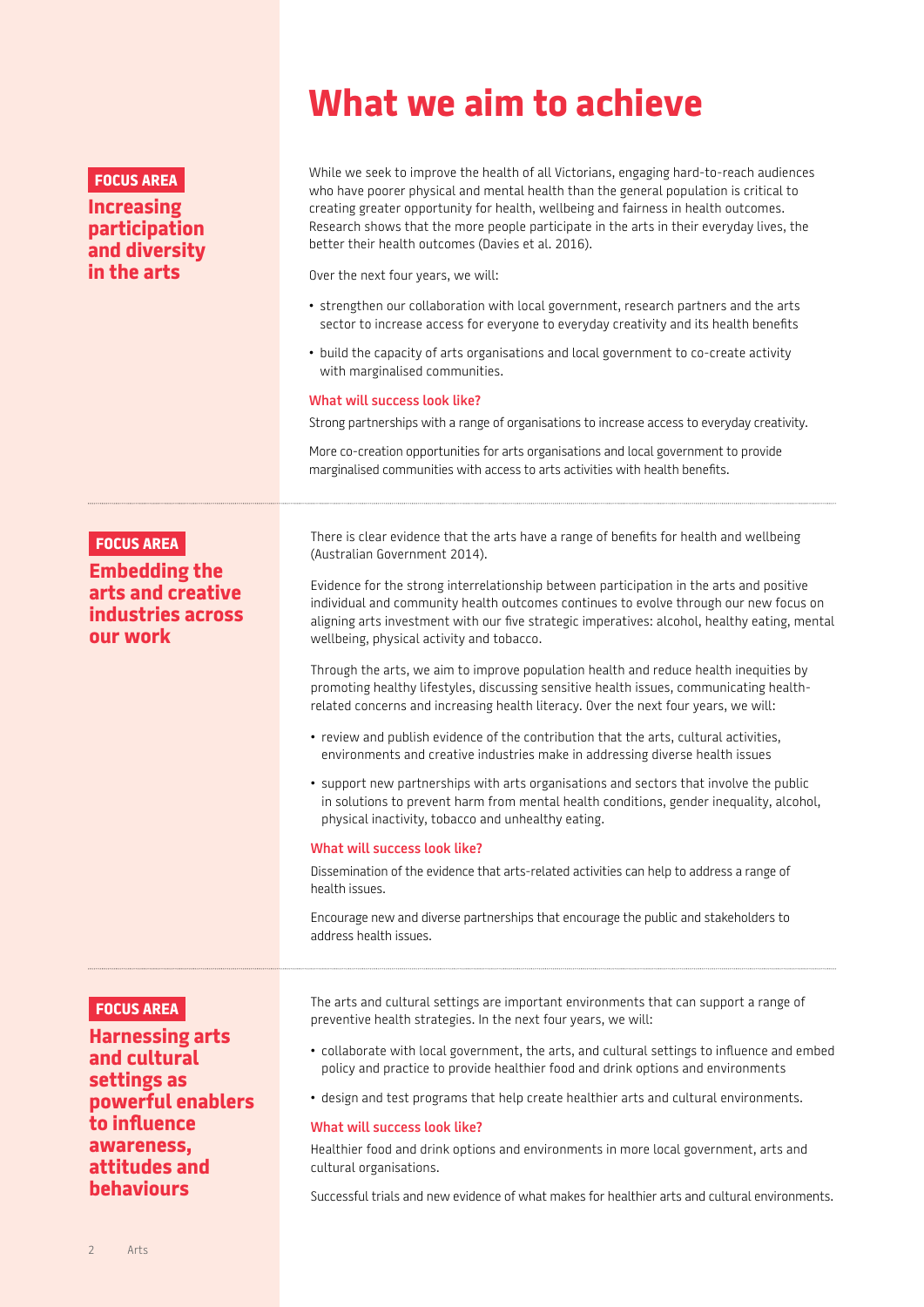# **Supporting Evidence**

Our longstanding commitment to the arts is based on our knowledge that participation in the arts and cultural activities has a positive impact on health and wellbeing. The arts provide an important community setting for health promotion, a partnership model for the co-design and delivery of initiatives, a unique participatory experience with the potential to build connection and a vehicle to inform and create behavioural change. This understanding paves the way for our Arts Strategy over the next four years.

The evidence for the benefits of participation in the arts across the life cycle is strong:

- In early childhood, participation is associated with positive social and emotional development, particularly for children from disadvantaged backgrounds (Menzer 2015).
- For young people, participation is associated with strong social and emotional skills, including better peer interaction and self-confidence (DSG 2016).
- Younger Australians (aged 15–24 years) create and experience the arts at the highest rates (Australia Council for the Arts 2017a).
- For older people, participation is associated with positive cognitive, mood and quality of life outcomes (Noice et al. 2013).
- Arts programs can lead to improvements in parenting, mental health, social inclusion and ability to absorb health information (Ings et al. 2012).
- Arts projects can lead to greater empowerment and social inclusion and better mental health (Everitt & Hamilton 2003).

The evidence for the benefits of the arts for health and wellbeing continues to evolve, including the frequency of arts participation required for health benefit. People with 100 or more hours per year of arts engagement (at least two hours a week) were found to have significantly better mental wellbeing than those with no or lower levels of engagement (Davies et al. 2016).

While participation in the arts is known to play an increasingly powerful role in promoting social cohesion (Australia Council for the Arts 2017b), promising research has indicated that small participatory arts projects in disadvantaged areas of London also resulted in 55 per cent of participants reporting an increase in healthy eating, 76 per cent an increase in physical activity and 85 per cent feeling more positive (Ings et al. 2012).

Consolidating what we know and building new knowledge in these areas will form the major focus of our work in 2019 and beyond.